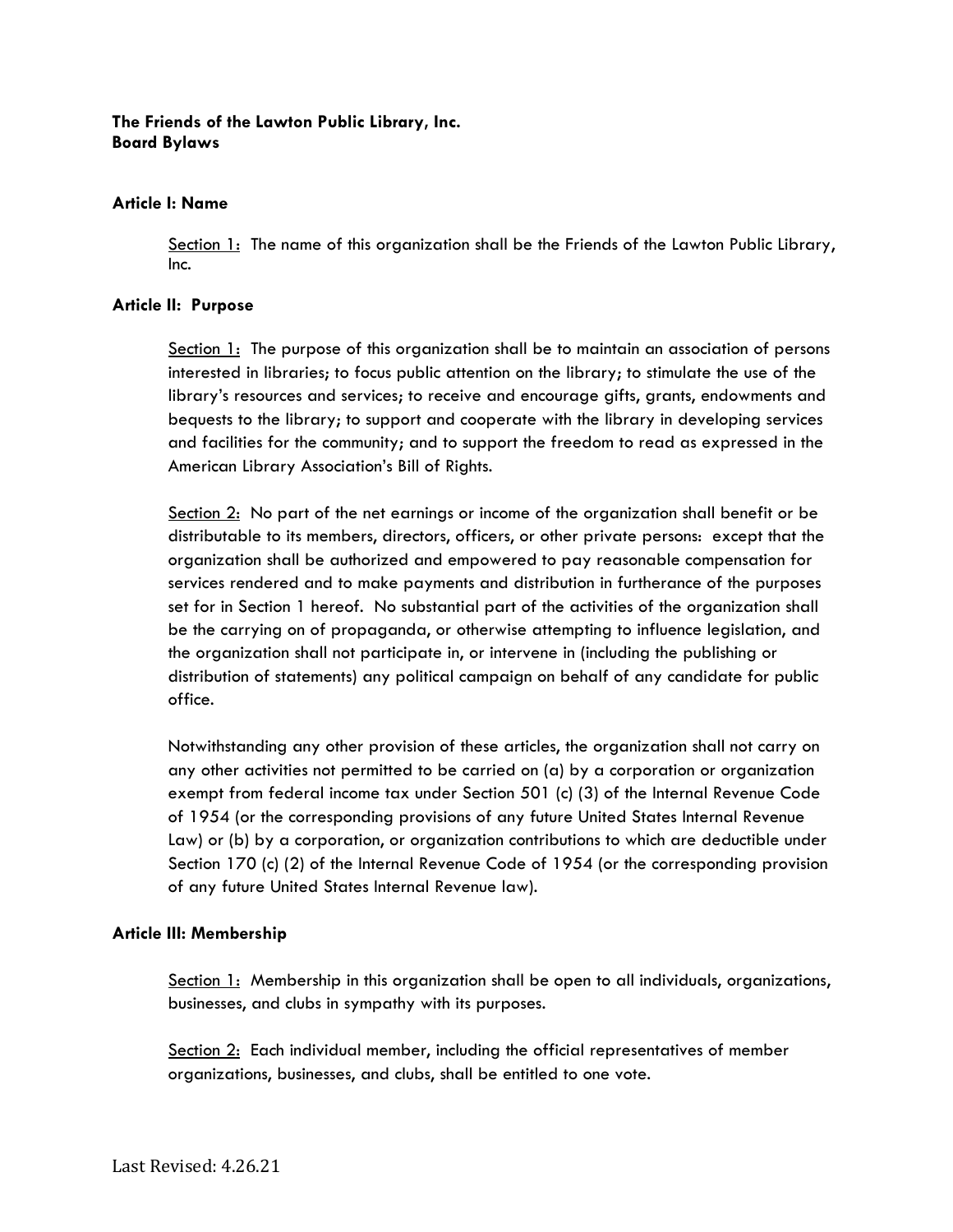Section 3: The fiscal year of this association shall be from January 1 of any year through December 31 of that same year.

## **Article IV: Officers**

Section 1: The officers of this organization shall be a president, vice-president, treasurer, and secretary.

Section 2: The executive board shall appoint a nominating committee at least one month prior to the annual election of officers. Nominations shall be submitted to the membership with the consent of the nominees at that meeting. Additional nominations may be made from the floor, with the consent of the nominee.

Section 3: Officers shall be elected by majority vote of those present at the annual election of officers for the term of three years.

Section  $4$ : Officers shall be elected at the final meeting of the fiscal year and take office at the next meeting.

## **Article V: Duties of Officers**

Section 1: President: To preside over and conduct meetings, to appoint chairmen of all committees, and to be an ex-officio member thereof, except as herein limited.

Section 2: Vice-President: To perform duties of the president in the absence of the president and to serve as program chairman.

Section 3: Treasurer: To collect, disburse and account for monies received, including membership fees, gifts, grants, endowments, and bequests. An annual review shall be conducted by a committee appointed by the Executive Board.

Section 4: Secretary: To record attendance at all meetings, to take the minutes of all meetings, to keep a list of the membership together with their addresses, to maintain a list of standing committees and their chairmen, and to conduct the correspondence of the organization.

#### **Article VI: Executive Board**

Section 1: The Executive Board shall consist of the officers of the organization, the immediate past president, and the chairmen of all standing committees. The Library Director shall serve as an ex-officio member of the Executive Board.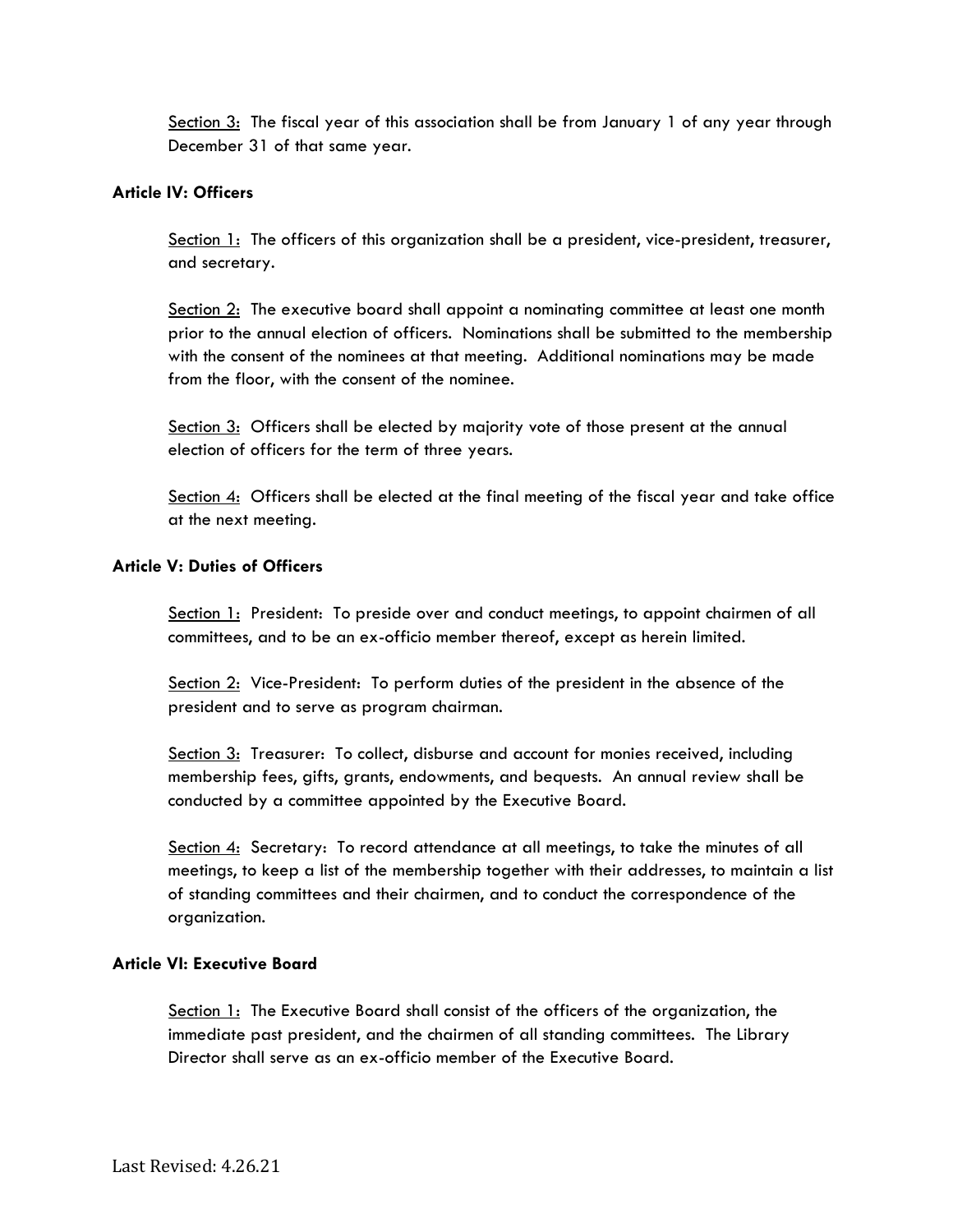Section 2: The Executive Board shall have the authority to create committees consistent with the purposes of this organization.

Section 3: Meetings of the Executive Board shall be held quarterly. Special meetings may be called by the President.

Section 4: A majority of the Executive Board shall constitute a quorum.

## **Article VII: Meetings**

Section 1: Quarterly meetings of the membership shall be held at places and times to be determined by the Executive Board.

Section 2: A special meeting of this organization may be called at any time by the Executive Board.

Section 3: A quorum shall consist of the majority of members present and voting.

## **Article VIII: Dues**

Section 1: Dues shall be paid yearly to the Treasurer and shall become due at the first meeting of the fiscal year. The classes of dues and amounts of dues shall be determined by the membership.

# **Article IX: Amendments**

Section 1: Amendments to this constitution and bylaws may be made at any meeting of the general membership by a two-thirds vote of those present, after notification to the membership at least two weeks before the voting is to take place. Posting at the Lawton Public Library shall be deemed proper notification of proposed amendments.

# **Article X: Parliamentary Procedure**

Section 1: *Robert's Rules of Order Revised*, when not in conflict with this constitution, shall govern the proceedings of this organization.

#### **Article XI: Lawton Adult Literacy Center**

Section 1: The Friends of the Lawton Public Library, Inc. Executive Board is the governing agency of the Lawton Adult Literacy Center. The Executive Board will oversee the management of the Center including financial, reporting, and policy oversight.